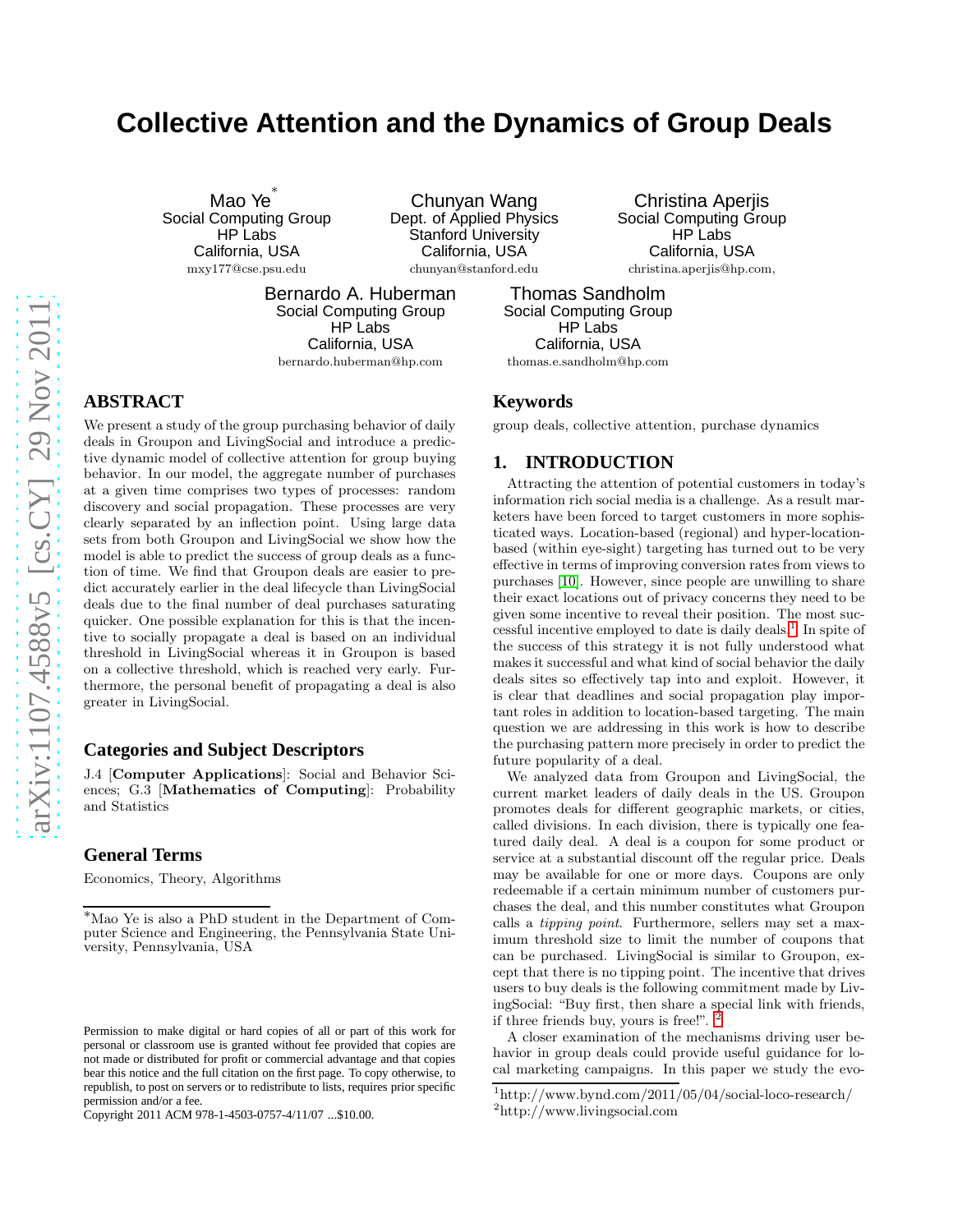lution of collective attention measured as deal purchases. We base our analysis on data collected from Groupon over two months and from LivingSocial over one month. Our assumption is that successful deals arise from two behavioral processes: random discovery; resulting from the serendipitous discovery of a deal on the web portal, or in the mobile app, or via an email subscription; and social propagation; which results from the propagation of deals over social networks. These processes are separated by an inflection point, which in Groupon is the tipping point, after which there are enough purchases to guarantee deal transactions. Before the inflection point is reached the customer base is small so the random discovery process dominates. Conversely, after the inflection point, a critical mass of customers have discovered the deal to make social propagation dominate the purchasing behavior.

The contributions of this paper fall into two categories:

- Structure of purchasing dynamics. We present a stochastic model that analytically explains the observed purchasing behavior.
- Prediction model for purchases. We show how the model is able to predict the success of group deals as a function of time.

The paper is structured as follows. In Section [2,](#page-1-0) we discuss related work. In Section [3,](#page-1-1) we discuss the data sets and the collection strategies used in our study. Section [4](#page-3-0) describes our stochastic model and verify it empirically. Then in Section [5](#page-6-0) we use our model to predict purchase volume and benchmark it against some baselines. Section [6](#page-8-0) concludes with possible applications of our work and future directions.

## <span id="page-1-0"></span>**2. RELATED WORK**

The related work comes from two broad areas, social purchasing behavior, and collective attention.

#### **2.1 Social Purchasing Behavior**

According to [\[7,](#page-9-1) [9\]](#page-9-2), a buyer's social network strongly influences her purchasing behavior. In [\[9\]](#page-9-2), Guo et. al. ana-lyze data from the e-commerce site Taobao<sup>[3](#page-1-2)</sup> to understand how individuals' commercial transactions are embedded in their social graphs. In the study, they show that implicit information passing exists in the Taobao network, and that communication between buyers drives purchases. However, according to the study presented in [\[15\]](#page-9-3) social factors may impose a different level of impact on the user purchase behavior for different e-commerce products.

Several studies have been conducted to understand various aspects of Groupon. In [\[1\]](#page-9-4), Arahbshai examined the business model of Groupon, and concluded that its advantages is the economic potential to leverage simple technologies (e.g., web portal and email subscription) to address deeply embedded inefficiencies in life. In [\[6\]](#page-9-5), Utpal conducted a survey-based study on Groupon, in order to understand how businesses fare when running group promotions. Employee satisfaction, rather than features of the promotion or its effect, was found to be the factor that correlates most strongly with the profit gained from a promotion. Effectiveness in reaching new customers and the percentage of Groupon users who bought

more than the deal's value during the visit were important factors for the small merchants when considering whether to run another promotion. In [\[8\]](#page-9-6), Grabchak et al. study the problem of selecting Groupon style chunked reward Ads. To address the problem, they devise several adaptive greedy algorithms in a stochastic Knapsack framework.

The paper most related to our work is [\[4\]](#page-9-7), where data on the purchase history of Groupon deals were analyzed. One key outcome of [\[4\]](#page-9-7) is the preliminary evidence that Groupon is behaving strategically to optimize deal offerings, giving customers "soft" incentives (e.g., deal scheduling and duration, deal featuring, and limited inventory) to make a purchase. Our work differs from these studies by focusing on modeling the deal purchasing dynamics over time and by highlighting the importance of the tipping point and its implication to social propagation.

#### **2.2 Collective Attention**

In [\[13,](#page-9-8) [12,](#page-9-9) [14\]](#page-9-10), Lerman et. al, propose to use a stochastic model to describe the social dynamics of web users, with Digg as a case study. The stochastic model focuses on describing the aggregated (by average quantities) behavior of the system, including average rate at which users contribute new stories and vote on existing stories. With the devised stochastic model, popularity of a Digg story can be predicted shortly after it was submitted (or with 10 to 20 votes). Studies in [\[11,](#page-9-11) [3,](#page-9-12) [5\]](#page-9-13) have found that early diffusion of information within a community could be a good predictor of how far it will spread.

Recent studies of collective attention on social media sites such as Twitter, Digg and YouTube [\[17,](#page-9-14) [16,](#page-9-15) [2\]](#page-9-16) have clarified the interplay between popularity and novelty of user generated content. The allocation of attention across items was found to be universally log-normal, as a result of a multiplicative process that can be explained by an information propagation mechanism inherent in all these sites. While the specific time scales over which novelty decays differ between different systems depending on their typical type of content, the functional form of the decay is consistent and thus future popularity is predictable.

## <span id="page-1-1"></span>**3. DATASETS**

We collected data from Groupon's socially promoted and local daily deal websites in the US. We also collected data from LivingSocial to verify that our models could be applied more generally across group deal sites.

Groupon provides a convenient  $API<sup>4</sup>$  $API<sup>4</sup>$  $API<sup>4</sup>$ , which allows us to obtain more detailed information about the deals. By the end of April 2011, Groupon's business covered about 120 cities in the US<sup>[5](#page-1-4)</sup>. We monitored all Groupon deals offered in 60 different randomly selected cities during the period between April 4th and June 16th, 2011. In total we collected the entire purchase traces of 4349 deals.

In LivingSocial, there is no API available for us to periodically obtain information about deals, so we developed a crawler to visit the webpages of deals periodically. After crawling for one month, we collected traces from over 900 deals.

Next, to give a flavor of the type of data being used we examine the features of Groupon deals in more detail. A

<span id="page-1-2"></span><sup>3</sup>Taobao is a Chinese Consumer Market place, and also the world's largest e-commerce website, [http://www.taobao.com.](http://www.taobao.com)

<sup>4</sup>http://www.groupon.com/pages/api

<span id="page-1-4"></span><span id="page-1-3"></span><sup>5</sup> Statistics obtained from Groupon API.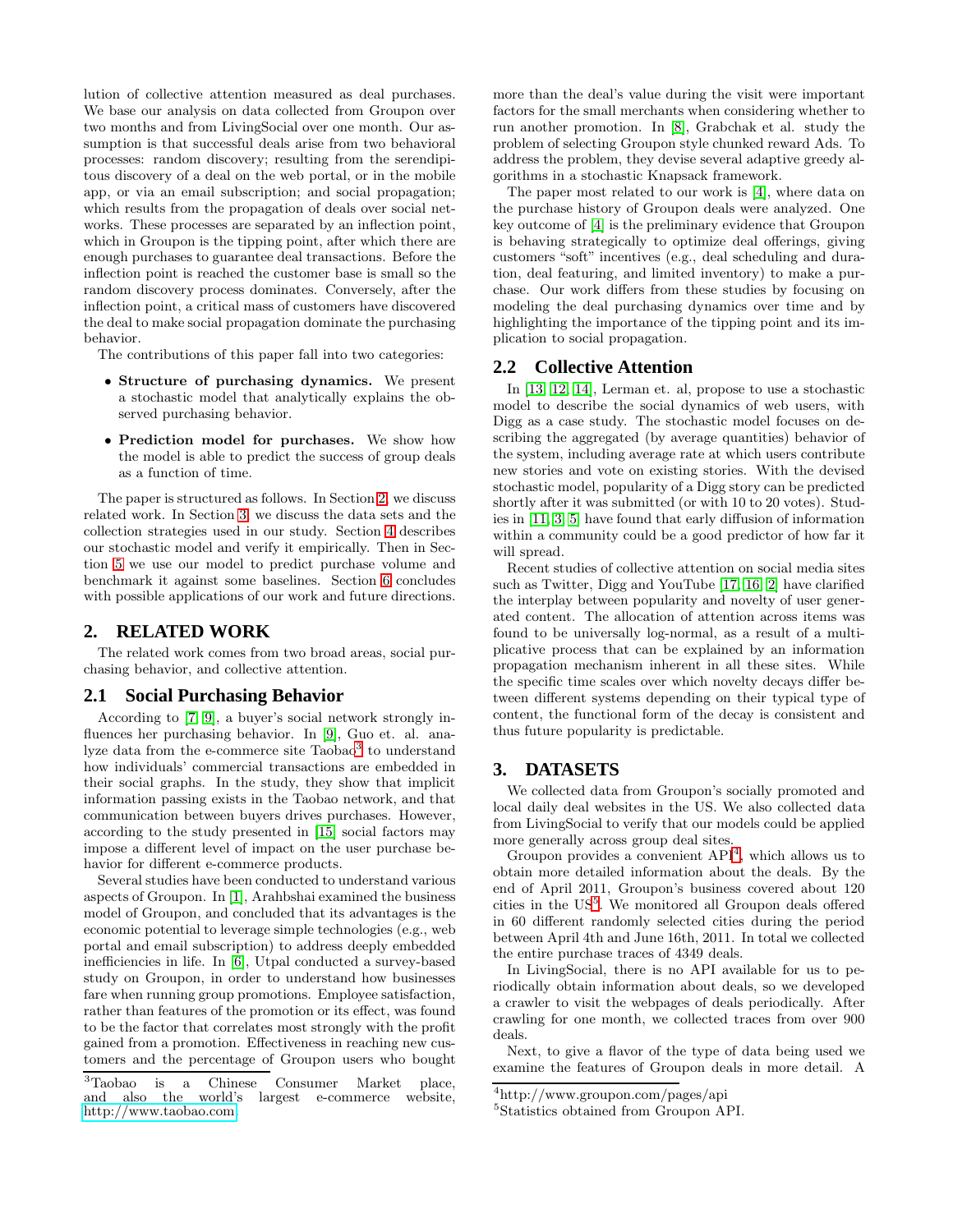| Description               | coefficient              | standard error          | t-value    | p-value                         |
|---------------------------|--------------------------|-------------------------|------------|---------------------------------|
| Intercept                 | $-4.094 \times 10^{12}$  | $5.9776 \times 10^{12}$ | $-0.6849$  | 0.4935                          |
| <b>Tipping Point</b>      | 0.7316                   | 0.029                   | 25.2276    | $6.5792 \times 10^{-125}$ (***) |
| Featured position         | 0.7004                   | 0.0463                  | 15.1189    | $2.0166 \times 10^{-49}$ (***)  |
| Duration                  | 0.0062                   | $4.8862 \times 10^{-4}$ | 12.6412    | $1.6054 \times 10^{-35}$ (***)  |
| is limited or not         | $-2.6105 \times 10^{-4}$ | $2.0969 \times 10^{-5}$ | $-12.4494$ | $1.5597 \times 10^{-34}$ (***)  |
| Retail Price              | $-0.0082$                | 0.0458                  | $-0.1797$  | 0.8574                          |
| Discount                  | $-0.0011$                | $1.6681 \times 10^{-4}$ | $-6.3744$  | $2.1908 \times 10^{-10}$ (***)  |
| Sunday                    | 0.0061                   | 0.0022                  | 2.7358     | $0.0063$ (***)                  |
| Nightlife                 | 0.3208                   | 0.1515                  | 2.1180     | $0.0343$ (*)                    |
| <b>Health&amp;Fitness</b> | 0.6429                   | 0.0849                  | 7.5722     | $5.1827 \times 10^{-14}$ (***)  |
| Travel                    | $-0.1789$                | 0.0782                  | $-2.2874$  | $0.0223$ $(*)$                  |
| Automotive                | $-0.3289$                | 0.1366                  | $-2.4074$  | $0.0161$ (*)                    |
| Professional Services     | 0.2552                   | 0.1390                  | 1.8363     | 0.0664                          |
| atlanta                   | $-2.0460$                | 0.9373                  | $-2.1829$  | $0.0291$ $(*)$                  |
| albuquerque               | $-1.8548$                | 0.9365                  | $-1.9806$  | $0.0478$ $(*)$                  |
| austin                    | $-2.4329$                | 0.9516                  | $-2.5567$  | $0.0106$ $(*)$                  |
| abbotsford                | $-2.1012$                | 0.9392                  | $-2.2371$  | $0.0254$ (*)                    |
| barrie                    | $-2.2454$                | 0.9496                  | $-2.3646$  | $0.0181$ $(*)$                  |
| $\cdots$                  | $\cdots$                 | .                       | .          |                                 |

<span id="page-2-2"></span>Table 1: Multivariate linear regression of number of purchases.  $N = 3876$ , R-square = 0.5952, adjusted R-square  $= 0.5857$ . Note that, due to space limitation, we only show the result with p-value smaller than  $5\%$ for the launching day, category and division study.

similar examination for LivingSocial is outside the scope of this work. However, we will later see that the models inferred from these observations apply to LivingSocial as well.

#### **3.1 Groupon Deal Characteristics**

At the time of our study the Groupon website presented the following relevant deal information: description, discount, time of launch, tipping point (purchases required for a deal to actually be sold), and the maximum number of sales of the deal. Additionally, users could monitor the current number of purchases  $^6$  $^6$  and whether the deal has tipped or sold out. We monitored the number of purchases and the position of each deal in 20-minute time intervals. A surprisingly large portion (10%) of all deals exhibited dramatic non-monotonically increasing behavior, e.g. a decrease of 10 purchases between subsequent intervals. This may indicate that something was wrong with the deal, e.g. false marketing due to an inflated list price, and customers who initially purchased the deal requested a refund (an option Groupon supports and markets). Due to the unknown user behavior behind these deal actions we exclude these deals from our study. Hence, 3876 deals were left to analyze. In our dataset, 270 deals (out of 3876) had not reached their tipping point when they expired. In the following, these deals are called failed deals; and deals that are turned on successfully are called tipped deals.

#### *3.1.1 Attributes of Deals*

Here we present some statistics about attributes of the deals in our Groupon dataset, including retail price, discount, deals needed to tip (tipping point), time needed to tip (tipping time), lifetime of a deal and final number of purchases.

Groupon deals have different retail prices and discounts. The mean value of retail price is \$44 and the mode value is \$10. We observe that most of the discounts range from  $50\%$ to 60%, and the mode value is 50%. Based on these statistics, we see that the product and services deals provided on the Groupon website are not expensive most of the time, and the discounts are usually very big.

In Groupon, deals may have different tipping points and successful deals may also have different tipping times even when they have the same tipping points. The average number of tipping points or units needed to tip is 22 (mode value is around 10) and the expected tipping time is about 10.5 hours (mode value is around 6.67 hours). Most of the time, deals in Groupon were tipped within one day.

Note that the lifetime of a deal in Groupon is usually set to 1 day, 2 days, 3 days or 4 days. The average number of purchases of a deal is 373. A deal may be specified with a limited available quantity. So these numbers are mixtures of different factors, such as the quality of a deal itself, the quantity available etc.

## *3.1.2 Factors Impacting Purchases*

As we are ultimately interested in modelling purchase dynamics of deals, we first need to understand what factors impact purchases. Hence, we regress the attributes discussed in the previous section against the final number of purchases of a deal. If the Groupon commission is known<sup>[7](#page-2-1)</sup>, this number also gives a good estimate of the merchant's revenue from a deal.

The model we use is as follows. Let  $N_L$  denote the final number of purchases,  $\theta$  the number of purchases needed to tip (tipping point), f whether the deal is listed in featured position  $(1)$  or not  $(0)$  at the current time, L the time till the  $N_L$ -th purchase, p the retail price, d the discount, and finally  $l$  whether the deal inventory is limited  $(1)$  or not  $(0)$ .

<span id="page-2-0"></span> ${}^{6}$ The current number of purchases has since our study been removed and replaced with an obfuscated threshold to make it harder to make predictions.

<span id="page-2-1"></span> $7$  reportedly 50% in [\[1\]](#page-9-4)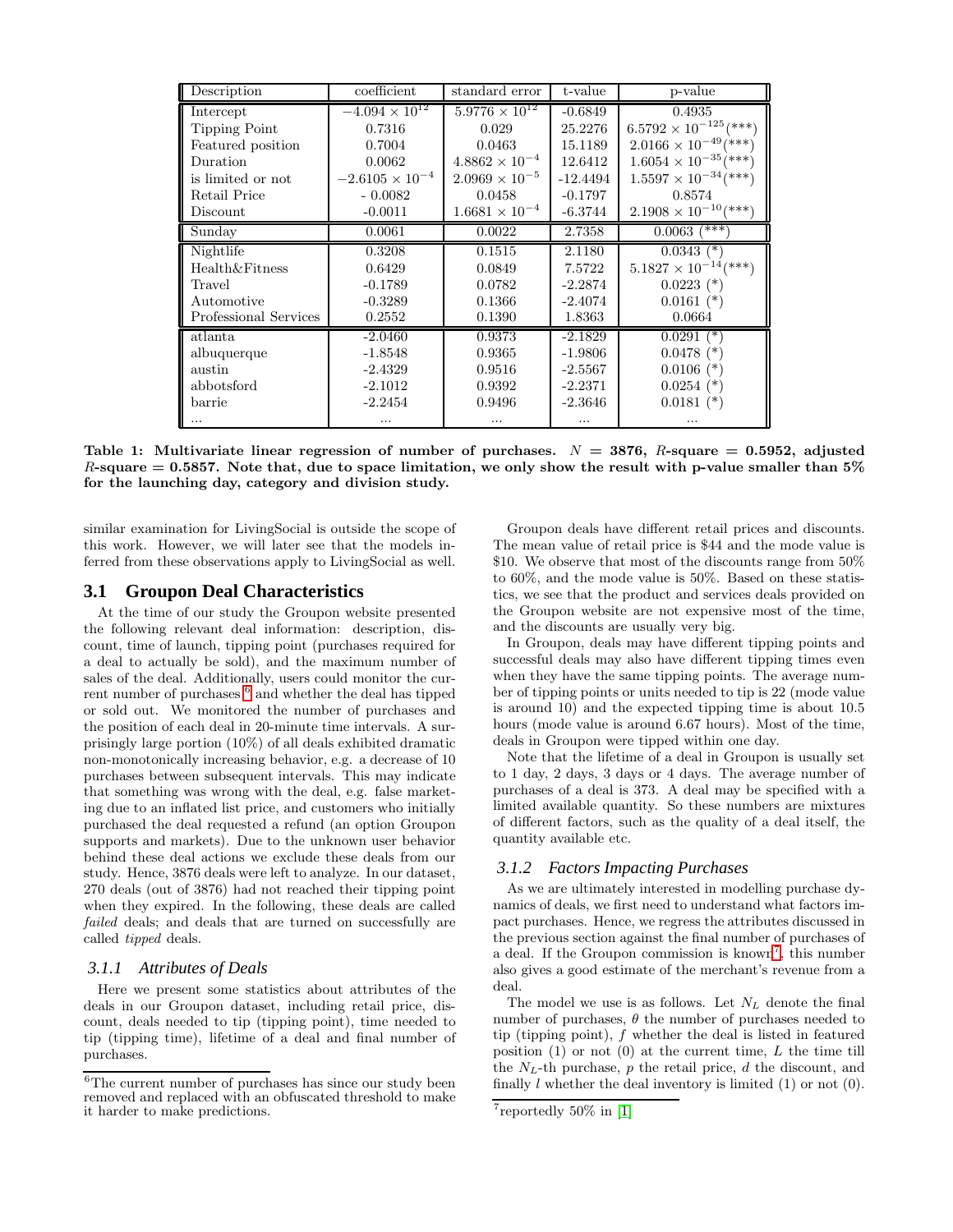The parameters **w**, **c** and **g** are vectors encoded as in [\[4\]](#page-9-7) to represent the launch day, category, and city. The following equation is also taken from [\[4\]](#page-9-7).

$$
\log N_L = \beta_0 + \beta_1 \log \theta + \beta_2 f + \beta_3 L + \beta_4 l + \beta_5 p + \beta_6 d
$$
  
+  $\overline{\beta}_7 \mathbf{w} + \overline{\beta}_8 \mathbf{c} + \overline{\beta}_9 \mathbf{g}$  (1)

where  $\beta_0 \sim \beta_9$  are the coefficients of the linear model.

We fitted the model using multivariate linear regression. The parameter estimates, their standard errors, t-values and p-values are listed in Table [1.](#page-2-2) Due to space limitations, only attributes with significance level (p-value) smaller than 5% are shown in the table. Among those attributes, we find that tipping point and featured position are the two most significant factors that can help predict the number of purchases. Surprisingly, tipping point seems to have better predicting power than featured position (i.e., the t-value is much larger for the tipping point factor than for the featured position factor). In the next section, we show how the tipping time can be generalized as an inflection point in the purchase dynamics of group deals.

#### <span id="page-3-0"></span>**4. PURCHASE DYNAMICS**

In this section, we propose a model of the purchase dynamics of group deals. A group deal is generally discovered by the user in one of the following four ways: (1) by visiting a web-page, (2) by running a smart-phone application, (3) by getting notifications via email and (4) by communicating with friends. Here, we refer to the first three as random discovery and the fourth is referred to as social propagation.

Based on this notion, our model describes the purchase dynamics as follows. Let  $N_t$  denote the number of times that the deal has been purchased at time  $t$ . We then have

<span id="page-3-3"></span>
$$
N_{t+\Delta t} - N_t = \alpha_t \cdot Y_t + \beta_t \cdot f(t, N_t), \tag{2}
$$

where  $\alpha_t$  and  $\beta_t$  are weight factors,  $Y_t$  is a non-negative random variable denoting the number of purchases caused by random discovery in the interval  $(t, t + \Delta t]$ , and  $f(t, N_t)$ represents the number of purchases caused by social propagation in the same interval as a function of t and  $N_t$ .



<span id="page-3-1"></span>Figure 1: Purchase growth of deals

We average the number of purchases of deals for each time step in both Groupon and LivingSocial. As shown in Figure [\(1\)](#page-3-1), deals in LivingSocial grow faster than Groupon in the first few hours. A possible reason is due to the different incentive that LivingSocial is using to promote deals. LivingSocial users who want to get free deals may disseminate deal information more eagerly.

Furthermore, there is an inflection point in the purchase dynamics for both Groupon and LivingSocial deals (after



<span id="page-3-2"></span>Figure 2: Normalized Purchase growth of deals

around 7 and 4 hours in Figure [1\(](#page-3-1)a) and (b), respectively), after which the number of purchases grows faster; whereas the number of purchases grows relatively slowly and steadily before the inflection point. Note that after the inflection point, the number of purchases grows dramatically for about 11.6 and 14.8 hours in Groupon and LivingSocial, respectively, after which the purchase rate drops.

One may argue that this inflection point could be caused by time-of-day seasonality given that all deals are local for a region belonging to a single time zone. For example, most people do not buy deals at night, but early in the morning when they wake up. Hence, we normalize the number of purchases by removing the seasonal impact to examine whether the inflection point is caused by the time the deal is launched, as shown in Figure [2.](#page-3-2) In Groupon, 95% of the deals are launched before 7:00am and 50% of these are launched between 4:00am and 6:00am. Hence, we cluster deals in three groups, those that launch around 4:00am, 5:00am, and 6:00am respectively. As shown in Figure [2\(](#page-3-2)a), normalized purchase growth of deals clearly has two-stage growth, which is divided by a inflection point. Before the inflection point, it shows non-linear growth; while after the inflection point, it obeys linear growth. In LivingSoical, deals are launched during 4:00am∼6:00am, like Groupon. Interestingly, in Figure [2\(](#page-3-2)b), we find the inflection point in the purchase growth of LivingSocial deals disappears after the normalization. In addition, deals launched from the same time (e.g., from 4:00 am) exhibit different purchase dynamics behavior in Groupon and LivingSocial, e.g., in Figure [2,](#page-3-2) the purchase dynamics of Groupon deals still exhibit an inflection point, while there is none in LivingSocial deals. These observations suggest that: (1) the consistent launch times may cause the two-stage purchase growth in LivingSocial; but (2) the inflection point cannot solely be attributed to the time the deal is launched in Groupon, but the tipping-point mechanism may also play a role here.

Based on the above observations we write our equation as:

<span id="page-3-4"></span>
$$
N_{t+\Delta t} - N_t = \begin{cases} Y_t & \text{before the inflection point} \\ r(t)X_tN_t & \text{after the inflection point} \end{cases}
$$
 (3)

Thus, we are implicitly assuming that before the inflection point  $\alpha_t = 1$  and  $\beta_t = 0$ , whereas after the inflection point  $\alpha_t = 0$  and  $\beta_t = 1$  in [\(2\)](#page-3-3). This assumption is motivated by the fact that random discovery dominates before the inflection point and social propagation dominates afterwards — even though the two processes may coexist. In particular, before the inflection point the customer base is small so the random discovery process dominates. In addition, in Groupon, before the deal has tipped, people will hesitate to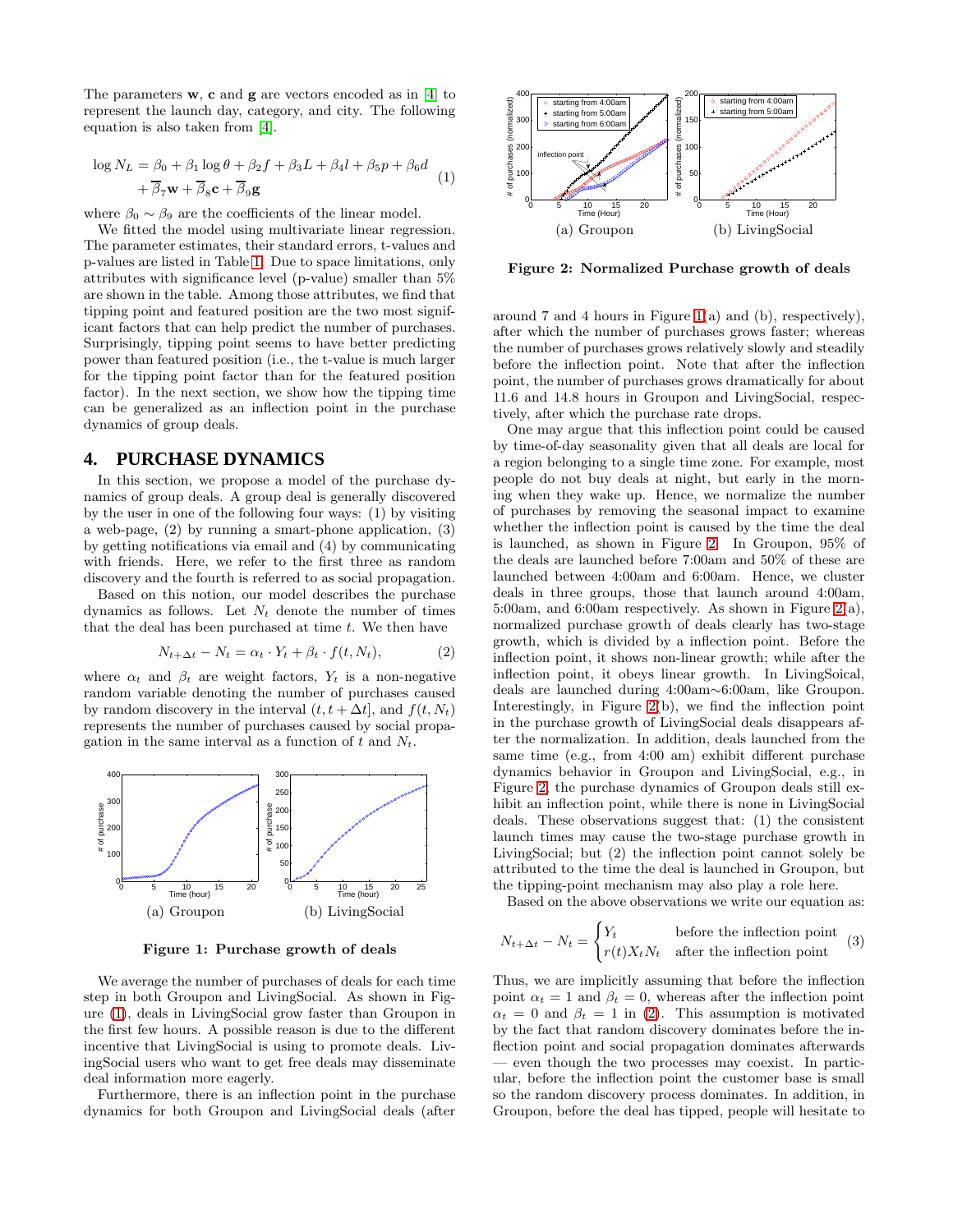make a purchase, as it is still uncertain both whether the deal was considered good by others and whether it will be offered, which reduces the effects of social propagation. After the inflection point both of these uncertainties are gone.

According to [\(3\)](#page-3-4), after the inflection point, the increase in the number of purchases  $(N_{t+\Delta t} - N_t)$  is proportional to the number of people that has purchased the deal up to time t. Intuitively, a fraction of the people that already purchased the deal will notify some of their friends about it, and a fraction of these friends will purchase the deal. These fractions are represented by the positive random variable  $X_t$ . We assume that  $\{X_t\}$  are independent and identically distributed random variables. Since  $X_t$  is assumed to be positive,  $N_t$  can only increase over time. This growth in time is eventually curtailed by a decay in novelty, which is parameterized by the factor  $r(t)$ . As we discuss later,  $r(t)$ is decreasing in t. This notation of social propagation is borrowed from and motivated in more depth in [\[17\]](#page-9-14).

#### **4.1 Purchase Dynamics Before Inflection**

We denote by  $\tau_i$  the interarrival times of purchases. In particular,  $\tau_i$  is the time between the  $i-1$  and the i-th purchases. Suppose that each  $\tau_i$  is independently drawn from some distribution  $F$ . We denote a deal's inflection point by  $\theta$ , that is, the number of purchases required before social propagation dominates. Let L be the total time that the deal is open for purchases (as set by the seller). Then,  $N_L$  is the final number of purchases when the deal ends.

Let  $F_n$  denote the *n*-fold convolution of F. Then,  $F_n$ is the distribution of the sum of  $n$  consecutive interarrival times. Thus, the distribution of the time span to get the same inflection point  $\theta$  for deals is given by  $F_{\theta}$ , the  $\theta$ -fold convolution.



<span id="page-4-0"></span>Figure 3: Purchase growth for deals with tipping (inflection) points of 10 and 20, respectively, in Groupon

Figure [3](#page-4-0) shows how the number of Groupon deal purchases increases over time when the tipping point is equal to 10 (the most frequent value) and 20 purchases. The plot is based on 492 (resp. 477) deals whose tipping point was equal to 10 (resp. 20) in our dataset. We observe the same pattern for deals with other tipping points, e.g., 5 and 30. We find an approximately linear growth of purchases at the beginning of the lifetime of a deal. For both tipping points, the purchase rate is relatively small and steady before the tipping time. After tipping or around tipping, the number

of purchases grows dramatically for about 11.6 hours, after which the purchase rate drops. The tipping point time, thus, typically coincides with the inflection point time in the purchase dynamics.

Note that the final number of purchases of a deal with a tipping point of 10 purchases is usually smaller than the corresponding number for a deal with a tipping point of 20, even though we do not observe a significant difference before the tipping times. One possible reason is that deals tipping after 10 purchases have smaller purchase populations than those that tip after 20 purchases, depending on the specific categories of products and services. Furthermore, the potential purchase population may also act as the reference for Groupon and local merchants when they set the tipping point for a deal.

We now look at the probability that a deal fails, i.e. does not reach the inflection point. We say that a deal is turned on as long as its number of purchases reaches the inflection point  $\theta$  before the deal expires, i.e. its lifetime L ends. So the probability of a deal failing is equal to  $Pr(N_L < \theta)$ .

<span id="page-4-2"></span>
$$
\Pr(N_L < \theta) = \sum_{n=1}^{\theta - 1} \Pr(N_L = n) \tag{4}
$$

Since the  $\tau_i$  variables are iid interarrival times of purchases, it follows that this is a renewal process. We use  $S_n = \sum_{i=1}^n \tau_i$  to denote the time spent until the *nth* purchase. It is easy to see that  $N_t = \sup\{n : S_n \le t\}$ , and thus,

$$
\Pr(N_t = n) \n= \Pr(N_t \ge n) - \Pr(N_t \ge n + 1) \n= \Pr(S_n \le t) - \Pr(S_{n+1} \le t) \n= F_n(t) - F_{n+1}(t)
$$
\n(5)

<span id="page-4-1"></span>Applying Equation [\(5\)](#page-4-1) to Equation [\(4\)](#page-4-2), we have:

$$
\Pr(N_L < \theta) \\
= \sum_{n=1}^{\theta - 1} \left( F_n(L) - F_{n+1}(L) \right) \\
= F(L) - F_{\theta}(L)
$$
\n
$$
(6)
$$

<span id="page-4-3"></span>Note that Equation [\(6\)](#page-4-3) can predict the failure ratio (i.e., the probability not to be turned on) of a deal. Conversely, using this equation, given the failure ratio, we can estimate the parameters of  $F$ , such as the mean value.

This analytical model can be easily extended to predict the probability that a deal will be turned on when we know the number of purchases up to a given point in time. For example, if at time  $t_1$ , a deal has already got  $n_1$  purchases, then the probability that the deal will be turned on can be estimated as

$$
Pr(N_L < \theta | N_{t_1} = n_1) = F(L - t_1) - F_{\theta - n_1}(L - t_1) \tag{7}
$$

We now consider what distribution the interarrival times follow in Groupon. To exclude the impact of tipping point differences, we first consider only deals with a tipping point of 10 purchases (the tipping point distribution mode) from all the data we gathered. As shown in Figure [4,](#page-5-0) interarrival times follow an exponential distribution. Thus, before tipping, the arrival rate of purchases follows a Poisson process.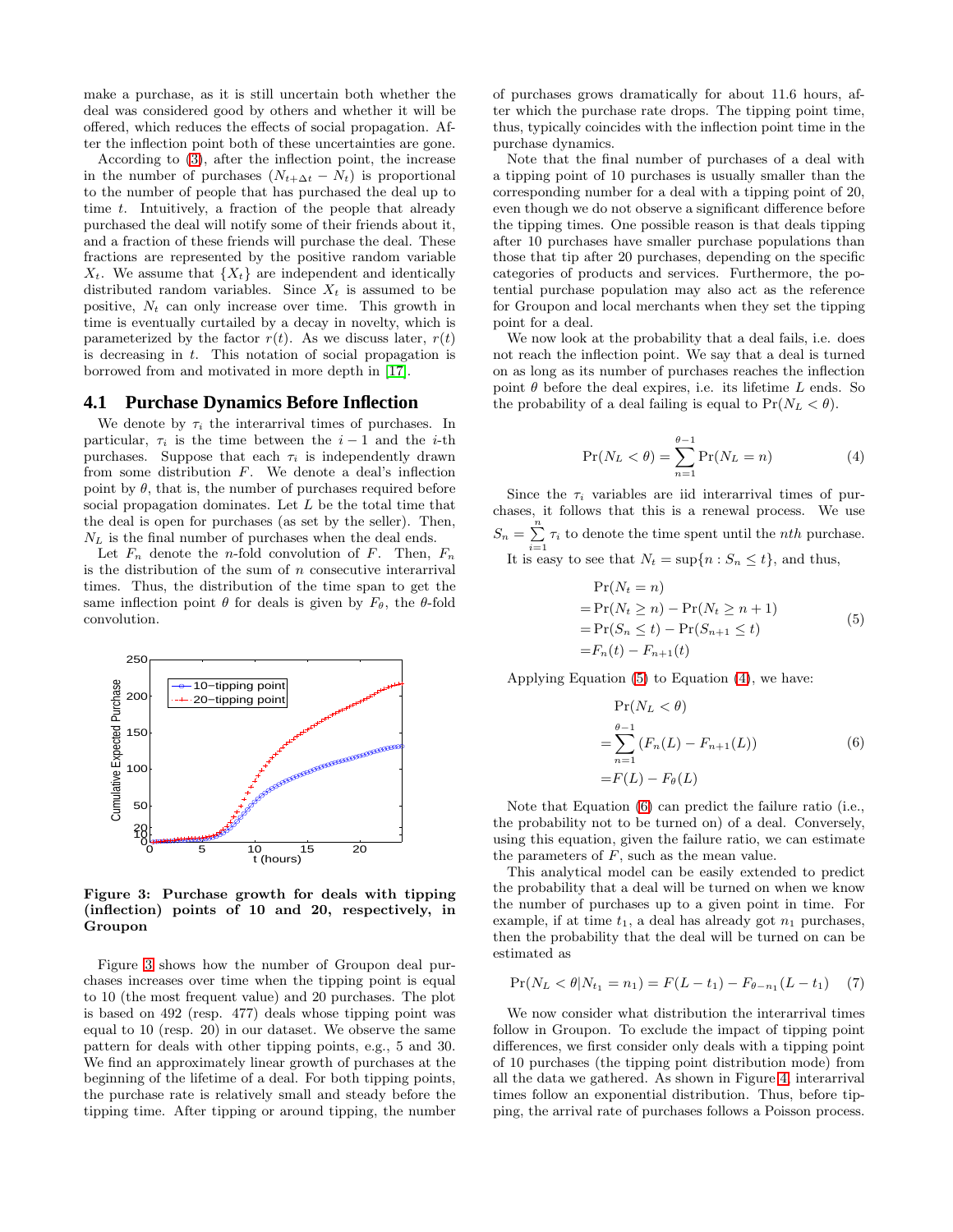

<span id="page-5-0"></span>Figure 4: Distribution of waiting time for a purchase. This result is based on all deals with a tipping point of 10 purchases, in Groupon

This observation confirms our assumption about random discovery, since if a user randomly checks the websites or a smartphone app the probability of a purchase taking place in the next infinitely-small time interval is the same, and hence the intervals between purchases follow an exponential distribution. The Exponential fit in Figure [4](#page-5-0) has  $R^2$  value 0.9784. We also check the interarrival times of purchases in LivingSocial during the first 4 hours, and find that interarrival times in LivingSocial also follow an exponential distribution.



<span id="page-5-1"></span>Figure 5: Predicted tipping time distribution vs. empirical tipping time distribution. The result is based on all deals with tipping point equal to 10, in Groupon

An important conclusion from our model is that the distribution of tipping time in Groupon is expected to follow an n-fold convolution of distributions of  $F(t)$ . Now, given that  $F(t)$  is following an exponential distribution, then deals with a tipping point of 10 purchases should follow a Gamma distribution with a shape factor equal to 10. We compare the predicted distribution of tipping time with that of real values

gathered online, the histogram and PDF (curved line) of the empirical and modelled distributions respectively are shown in Figure [5.](#page-5-1) Note that there are some deals in Groupon that are very appealing, and thus were tipped immediately after they were launched. Nevertheless, the predicted tipping time distribution of Groupon deals is similar to the empirical one.

## **4.2 Purchase Dynamics After Inflection**

We now focus on the dynamics after the inflection point, and for expositional clarity consider the time of inflection as time 0. Thus,  $N_0$  denotes the number of purchases of a deal at the inflection point time. Then, according to Equation  $(3)$ , the number of purchases at time T (that is, T time units after the inflection point) is given by

$$
N_T = \prod_{t=1}^T (1 + r(t)X_t)N_0
$$
\n(8)

Note that the realization of  $X_t$  will in general be different in different time periods; however all random variables  $X_t$ follow the same distribution. When  $X_t$  is small (which is the case for small time steps), we have the following approximate solution for  $N_T$ :

<span id="page-5-4"></span>
$$
N_T \approx \prod_{t=1}^T e^{r(t)X_t} N_0 = e^{\sum_{t=1}^T r(t)X_t} N_0.
$$
 (9)

Taking the logarithm on both sides, we get

<span id="page-5-2"></span>
$$
\log N_T - \log N_0 \approx \sum_{t=1}^T r(t)X_t \tag{10}
$$



Figure 6: Process of novelty decay

The decay factor  $r(t)$  is estimated according to Equation [\(3\)](#page-3-4) and Equation [\(10\)](#page-5-2) as follows:

<span id="page-5-3"></span>
$$
r(t) = \frac{\mathbb{E}(\log N_t) - \mathbb{E}(\log N_{t-1})}{\mathbb{E}(\log N_1) - \mathbb{E}(\log N_0)}
$$
(11)

where we normalize  $r(1)$  to 1. This calculation is again borrowed from and evaluated in more detail in [\[17\]](#page-9-14).

In Figure [6,](#page-5-3) we plot the novelty decay  $r(t)$  for the first 16 and 20 hours after the inflection point in Groupon and LivingSocial, respectively, as estimated from our dataset. Note that tipping time is usually around 8 hours, so we focus on the time duration of 16 hours after tipping in Groupon. Recall that in this section  $N_0$  denotes the tipping point, and time  $t = 0$  is the tipping time. We observe that  $r(t)$ decreases over time. Moreover, Figure [6,](#page-5-3) suggests that the novelty decay is exponential. In particular,

$$
r(t) \approx \exp(at + b), \tag{12}
$$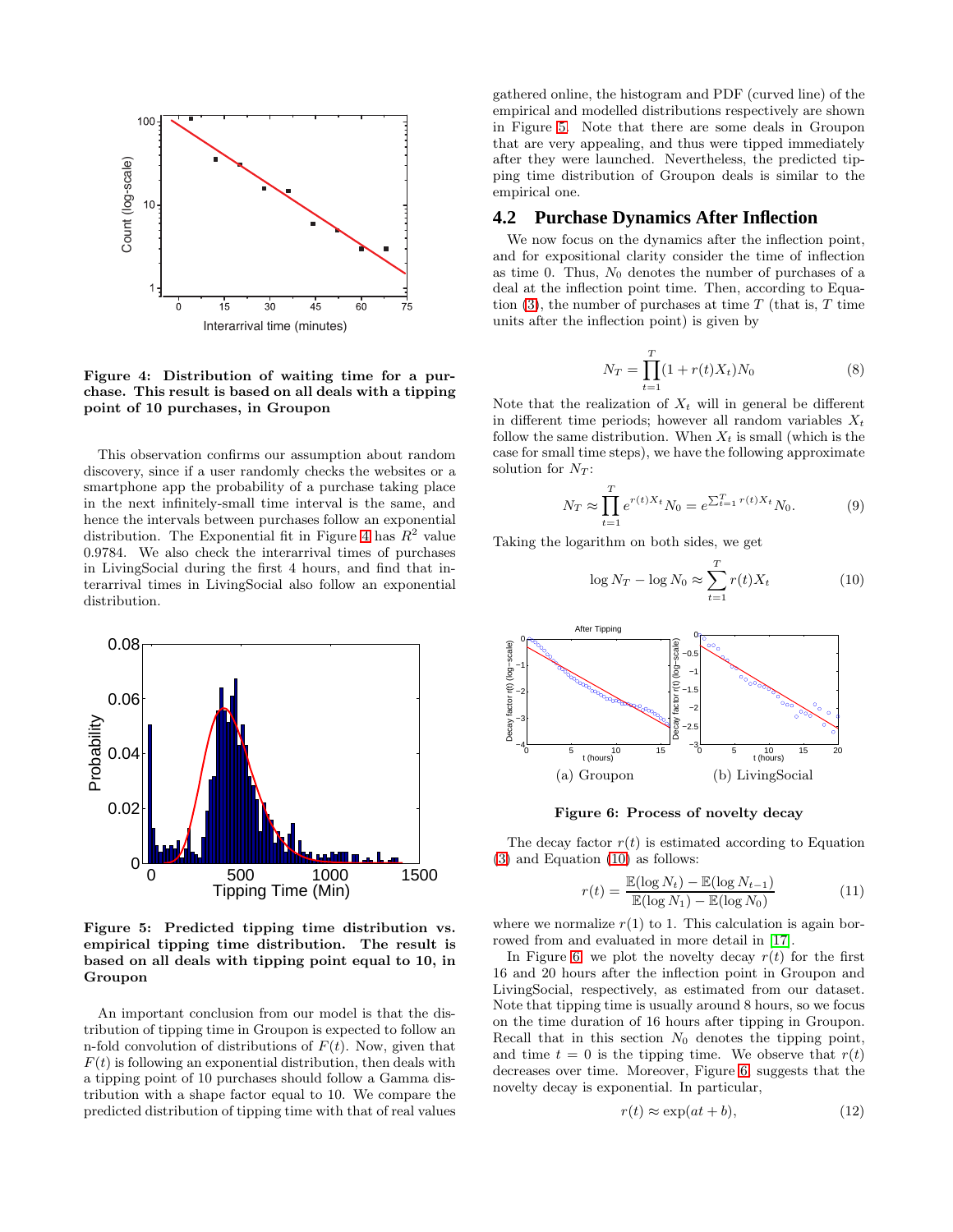

<span id="page-6-1"></span>Figure 7: Empirical verification of our model

where in Groupon  $a = -0.21$  and  $b = -2$ , and the  $R^2$  value for this fit is 0.8839; and in LivingSocial  $a = -0.11$  and  $b = -0.28$  and  $R^2$  value for this fit is 0.9190.

Next, we are interested in evaluating how well our model helps explain the purchase growth after a deal has turned on. With both  $a, b$  estimated, we can use our results to explain the growth of purchases. In Figure [7,](#page-6-1) we demonstrate the potential predictive power of our model by empirically verifying the growth of purchases of deals after they have tipped. For the model fitting in Figure [7,](#page-6-1) the  $R^2$  value is 0.9404 and 0.9903 in Groupon and LivingSocial, respectively.

## <span id="page-6-0"></span>**5. PURCHASE PREDICTION**

In this section, we discuss how to use our models to predict the number of purchases of deals at a given time. Purchase prediction is important for both group deal websites and local merchants. Accurate forecasts may help group deal websites design more optimized deal scheduling and promotion strategies and aid local merchants in allocating resources more efficiently.

We now discuss methods which make predictions based on h hours of previous observations.

#### **5.1 Predictors**

#### *5.1.1 Baselines*

The first simple baseline algorithm (denoted as baseline1) is to treat the current number of purchases as the future number of purchases, and hence it guarantees less than 100% relative error, given that the number is increasing and always positive.

Another baseline algorithm (denoted as baseline2) is to assume a linear relationship between the current number of purchases and the future number of purchases. Suppose we know the number of purchases  $N_{t_1}$  at time  $t_1$ , and aim to predict the number of purchases  $N_{t_2}$  at time  $t_2$ , where  $t_1 < t_2$ . Then we assume that

$$
N_{t_2} = \alpha N_{t_1} + \beta \tag{13}
$$

where  $\alpha$  and  $\beta$  is model parameters that can be learned from training data.

#### *5.1.2 Social Propagation Model*

As seen in Figure [7,](#page-6-1) the growth in sales after tipping in Groupon is described well by a multiplicative process. What follows from the model is that to obtain the popularity for the next time step we multiply the current popularity by a small, random amount. More specifically, let  $t_1$  and  $t_2$ denote two different time steps and  $t_1 < t_2$ . Following [\[16\]](#page-9-15),

we have

$$
\log N_{t_2} \approx \log(N_{t_1}) + \sum_{t=t_1}^{t_2} r(t) X_t \tag{14}
$$

according to Equation [\(9\)](#page-5-4)

This process, called "growth with random multiplicative noise", describes the dynamics of users' attention to web contents [\[17\]](#page-9-14). While the increments at each time step are random, their expected value over many time steps adds up ultimately to  $\sum_{t=t_1} r(t)X_t$  in the log-linear model, where  $\sum_{t=t_1} r(t)X_t$  accounts for the linear relationship between the log-transformed popularities at different times  $t_1$  and  $t_2$ .

Here, we introduce the process used to model and predict the future number of purchases of a deal. We first perform a logarithmic transformation on the number of purchases, similar to [\[16,](#page-9-15) [4\]](#page-9-7). To help determine whether the number of purchases early on is a predictor of later number of purchases, see Figure [8,](#page-6-2) which shows the number of purchases at the reference time  $t_1 = 8$  hours vs. the number of purchases at the end of a day (i.e.,  $t_2 = 24$  hours) in both Groupon and LivingSocial. We logarithmically rescaled the horizontal and vertical axes in the figure to show the number of purchases for different deals, which span four orders of magnitude.



<span id="page-6-2"></span>Figure 8: Number of purchases after 8 hours vs. number of purchases after one day (log-scale). The bold line is the linear fit to the data

Figure [\(8\)](#page-6-2) shows that there is a strong correlation between the earlier observations of the number of purchases of a deal and the later observations. So we can determine the linear regression coefficients between  $t_1$  and  $t_2$  on a given training dataset, and then use the estimated coefficients to extrapolate on the test dataset.

Note that there is a limitation to this approach. As we discussed before, in Groupon a renewal process, rather than a multiplicative one, governs the dynamics before tipping. So this approach may not perform well for the very early observations. Nevertheless, it is applicable to both Groupon and LivingSocial since the multiplicative process is the main process during the life cycle of a deal for both services.

#### **5.2 Evaluation**

In this subsection, we conduct an experimental study to evaluate the proposed prediction algorithms. As discussed before, the important task is to be able to predict how successful a deal will be. Since there are many deals with a lifetime of one day we evaluate the performance of different algorithms by how accurately they can predict the number of purchases of a deal after one day. Here, we use relative error, i.e.,  $\frac{|\text{real purchases - predicted purchases}|}{\text{real purchases}},$  as the per-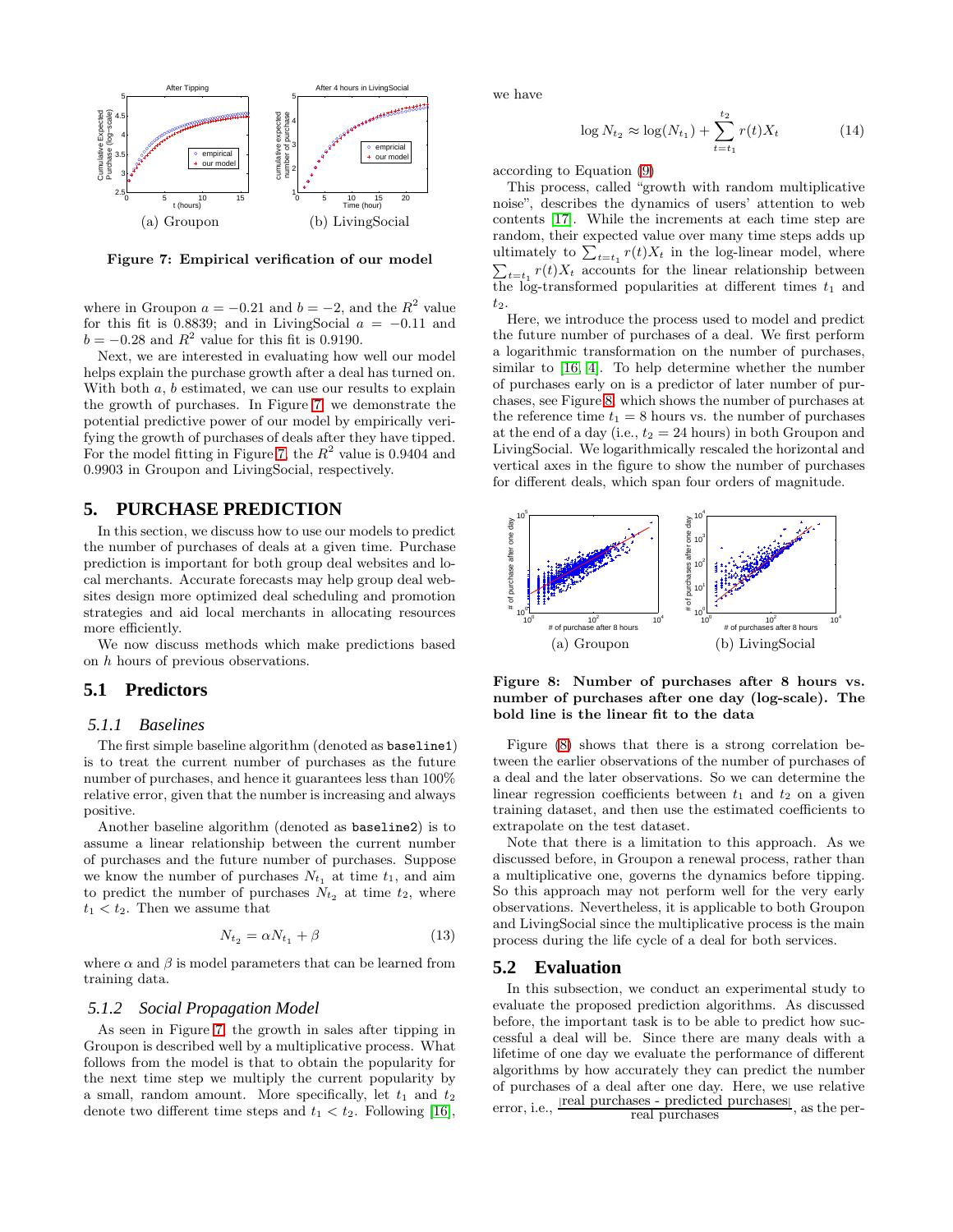

<span id="page-7-0"></span>Figure 9: Performance comparison of prediction of the number of purchases after one day in Groupon. In (a)-(e), lines denote the average relative error, and shaded regions cover the areas of one-standard error.

| [Deal Title: The Magnetic Field - Asheville] \$12 for Two Tickets to a Theater Performance (Up to \$28 Value) |                |                     |                |  |  |  |  |
|---------------------------------------------------------------------------------------------------------------|----------------|---------------------|----------------|--|--|--|--|
| Algorithms                                                                                                    | Real purchases | Predicted purchases | Relative error |  |  |  |  |
| baseline-1 12-hour observation                                                                                | 251            | 93                  | 0.63           |  |  |  |  |
| baseline-2 12-hour observation                                                                                | 251            | 482                 | 0.92           |  |  |  |  |
| MLR.                                                                                                          | 251            | 51                  | 0.80           |  |  |  |  |
| SP with 12-hour observation                                                                                   | 251            | 355                 | 0.42           |  |  |  |  |
| [Deal Title: Lime Leaf Thai Cuisine - Hendersonville] \$10 for \$20 Worth of Thai Fusion Cuisine              |                |                     |                |  |  |  |  |
|                                                                                                               |                |                     |                |  |  |  |  |
| Algorithms                                                                                                    | Real purchases | Predicted purchases | Relative error |  |  |  |  |
| baseline-1 12-hour observation                                                                                | 384            | 169                 | 0.56           |  |  |  |  |
| baseline-2 12-hour observation                                                                                | 384            | 714                 | 0.86           |  |  |  |  |
| MLR.                                                                                                          | 384            | 1,452               | 2.783          |  |  |  |  |

<span id="page-7-1"></span>Table 2: Example prediction results for Groupon deals.

formance metric to measure accuracy.

#### *5.2.1 Experiments with Groupon Deals*

First, we conduct experiments on the Groupon dataset by randomly splitting it into halves, where one half is used for training and another half is for testing.

In Figure [9,](#page-7-0) we find baseline1 shows the best performance among all the testing algorithms with less than 7 hours of observations. After 7-hour observation, our proposed social propagation model (denoted as SP) shows the best performance. Note that a deal which attracts more than hundred purchases within the first hour after launching (6 deals in total in the experiment) is treated differently by applying baseline1, as these deals are extremely popular and don't follow the general multiplicative process. The justification for applying baseline1 is that, these deals are so appealing that local merchants usually place quantity limits.

As we observed before, deals in Groupon are usually tipped

after about 7 hours. Before tipping, the purchase dynamics is governed by random discovery instead of the multiplicative process, thus the social propagation model fails to achieve good performance. However, we find that there is an inflection point which occurs at about 7 hours. After 7 hours of observations, the social propagation model exhibits relatively good performance, and it performs much better with more hours of observation. In Figure [9](#page-7-0) (f), relative error distributions of baseline1 and SP with 12-hour observation are examined. We find that the relative error is less than 50% for over 90% of deals when using SP, and there are about 70% of deals achieving less than 20% relative error when applying SP.

In the experiment, we incorporated all the attributes of the deals into the multi-linear regression (denoted as MLR) model, including the tipping point. Tipping points can be considered as the observation of the number of purchases at around 6-8 hours. Therefore, as shown in Figure [9\(](#page-7-0)f), the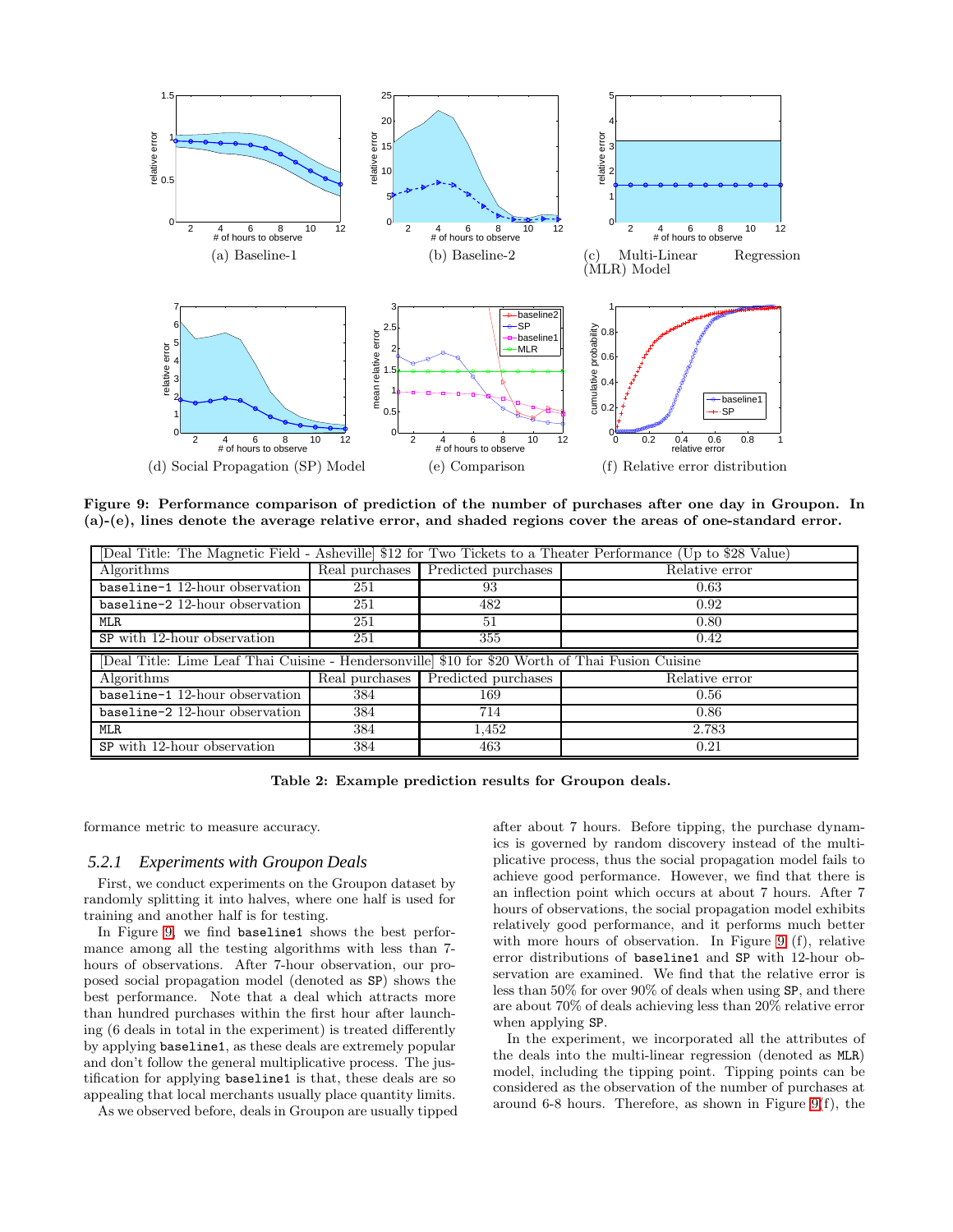

<span id="page-8-1"></span>Figure 10: Performance comparison of prediction of the number of purchases after one day in LivingSocial.In (a)-(d), lines denote the average relative error, and shaded regions cover the areas of one-standard error.

multi-linear regression model achieves a comparable performance with our model within an observation period of 6 hours. To exemplify the prediction accuracy, we show the results from a few Groupon deals in Table [2.](#page-7-1)

As a refinement for Groupon deals, we perform baseline1 if the deal has not tipped; otherwise, we apply the social propagation (SP) model.

#### *5.2.2 Experiments with LivingSocial Deals*

We conducted similar experiments on the LivingSocial dataset. As shown in Figure [10,](#page-8-1) our social propagation model (SP) always outperforms baseline2 and beats baseline1 with more than 2-hours of observations. Because of the limitations of the crawling technique, we do not have information about which deal is the featured one in a given city; and there is no tipping point in LivingSocial, which prevents the multi-linear regression model from generating good predictions. However, the social propagation model shows very good performance in LivingSocial. In particular, we examine the distribution of relative errors for predictions based on SP and baseline1 with 12-hours of observations in LivingSocial. As shown in Figure [10\(](#page-8-1)e), we find that there are about 65% of deals with less than 50% relative error; and SP always outperforms baseline1.

Similarly, we show prediction results from some Living-Social deals in Table [3.](#page-9-17) As shown in Table [3,](#page-9-17) the social propagation model exhibits better prediction performance than both baselines, in terms of relative error.

Finally, our design for purchase prediction of Groupon deals is that we perform baseline1 if with less than 3-hour observation; otherwise, we apply the social propagation (SP) model. Note that due to different mechanisms in Groupon and LivingSoical, inflection points are placed at very different times (i.e., 6-8 hours in Groupon, and 2-4 hours in LivingSocial). Therefore, SP can be applied earlier in LivingSocial than in Groupon. However, as shown in Figure  $9(e)$ and Figure [10\(](#page-8-1)e), the relative error measured on the test set decreases rapidly for Groupon, while for LivingSocial the prediction converges more slowly to the actual value. After 17 hours, the expected relative error obtained when estimating one-day purchases of a deal by using SP is about 20%, while the same relative error is attained 13 hours after a Groupon deal is launched. This is due to the fact that novelty decay is faster in Groupon than in LivingSocial, i.e. it takes 7 hours in Groupon to reach the saturating point; while it takes about 14 hours in LivingSocial to reach the saturating point in Figure [7.](#page-6-1) So it is easier to predict the one-day purchases of Groupon deals with fewer hours of observations (after tipping). One possible explanation of this is that the tipping point incentive mechanism for propagating deals in Groupon disappears after the tipping point has been reached. In LivingSocial, on the other hand, the incentive to propagate a deal is always present for at least some users and furthermore the individual gain of propagating is greater.

## <span id="page-8-0"></span>**6. CONCLUSIONS**

In this paper, we presented a study of the group purchasing behavior of daily deals in Groupon and LivingSocial and introduced a predictive dynamic model of collective attention for group buying behavior. Using large data sets from both Groupon and LivingSocial we showed how the model was able to predict the popularity of group deals as a function of time. Our main finding is that the different incentive mechanisms in Groupon and LivingSocial lead to different propagation behavior, which in turn leads to differences in predictability. However, the basic stochastic processes as well as the distributional parameters of growth and decay are strikingly similar. Given that Groupon no longer pro-